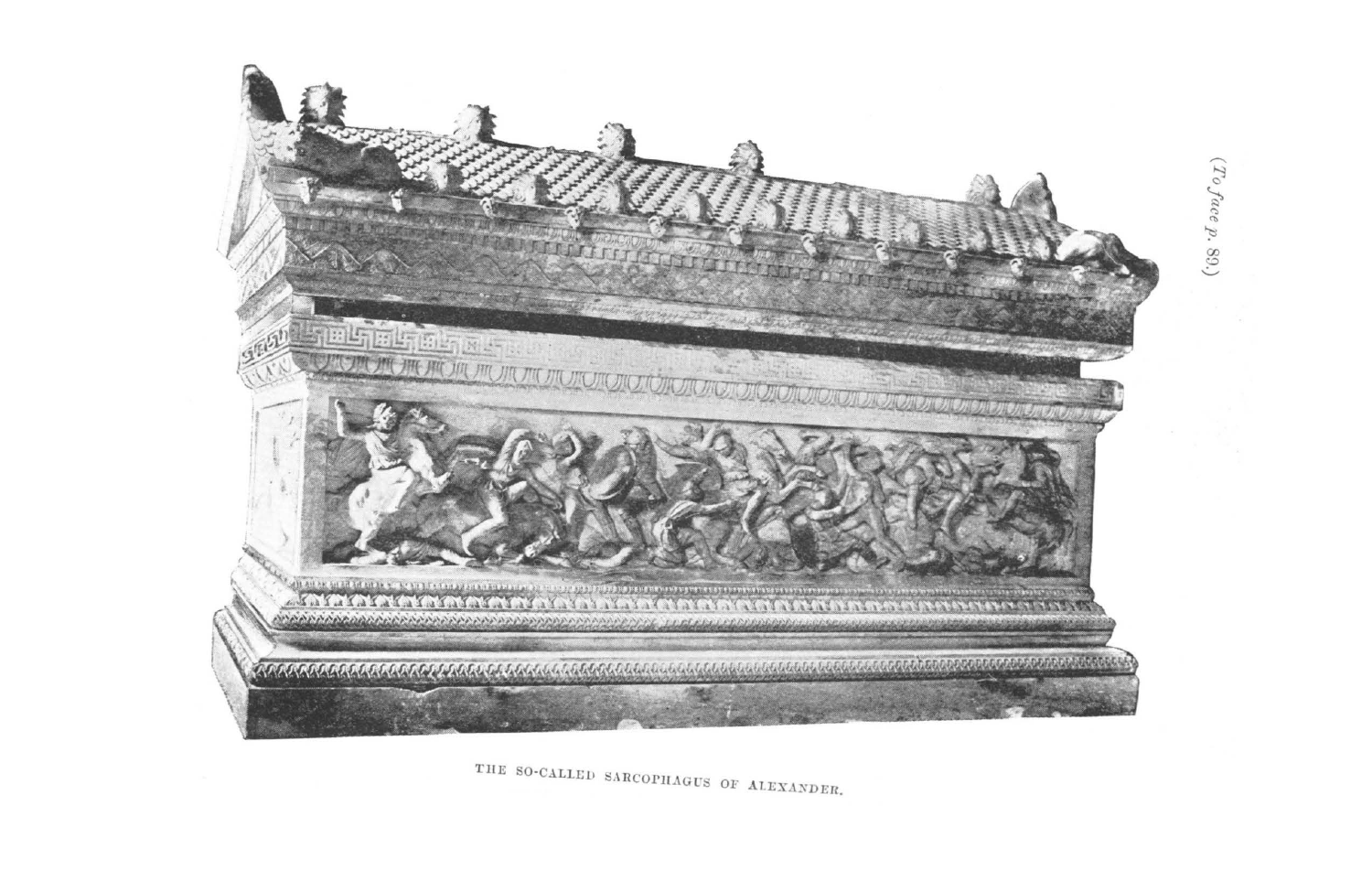# THE

# **PALESTINE EXPLORATION FUND.**

## NOTES AND NEWS.

THE Committee have much satisfaction in announcing that a communication has been received from the Earl of Kimberley, stating that a two years' permit will, under certain conditions, be granted by the Sublime Porte to the Fund, for carrying on excavations at Jerusalem. Immediate steps will be taken to begin the works thus graciously permitted by the Ottoman Government, and it is hoped that some of the problems having reference to Ancient Jerusalem may be set at rest. Those desiring to contribute to the expenses of this impor• tant work are requested to send in their remittances as early as convenient.

Few spots in the Holy Land are regarded with greater interest than Jacob's Well, as to the identity of which there is no controversy. It was recently visited and examined by Mr. F. J. Bliss, who has traced the outlines of a church which once stood over it. His report and plan are published in the present number. It is much to be desired that the well and ground around it be thoroughly cleared and examined.

We are enabled this quarter to publish Canon Curtis's lecture on the very remarkable sarcophagi found at Sidon in the year 1887.

The representations of the sarcophagi which accompany the lecture are reproductions of some beautiful photographs of these most interesting specimens of Asiatic-Greek art, which His Excellency Hamdy Bey, the Director of the Imperial Ottoman Museum of Antiquities at Constantinople, **was** so good as to send to Colonel C. M. Watson, R.E., with permission for. their publication by the Palestine Exploration Fund. The lecture by the Rev. Canon Curtis gives a short account of these sarcophagi and of their discovery. To those subscribers who desire complete information regarding them, we would recommend the magnificient work now in course of publication at **Paris** by Hamdy Bey and his collaborateur, Monsieur Theodore Reinach, entitled, "Une Necropole Royale a Sidon." Several numbers of this work, **whieh** is being published in parts, have aiready been issued, and the remainder **e.re** in hand. The plates are beautifully executed, and the letterpress **is** of great interest. The book will doubtless find a place in every library of importance.

G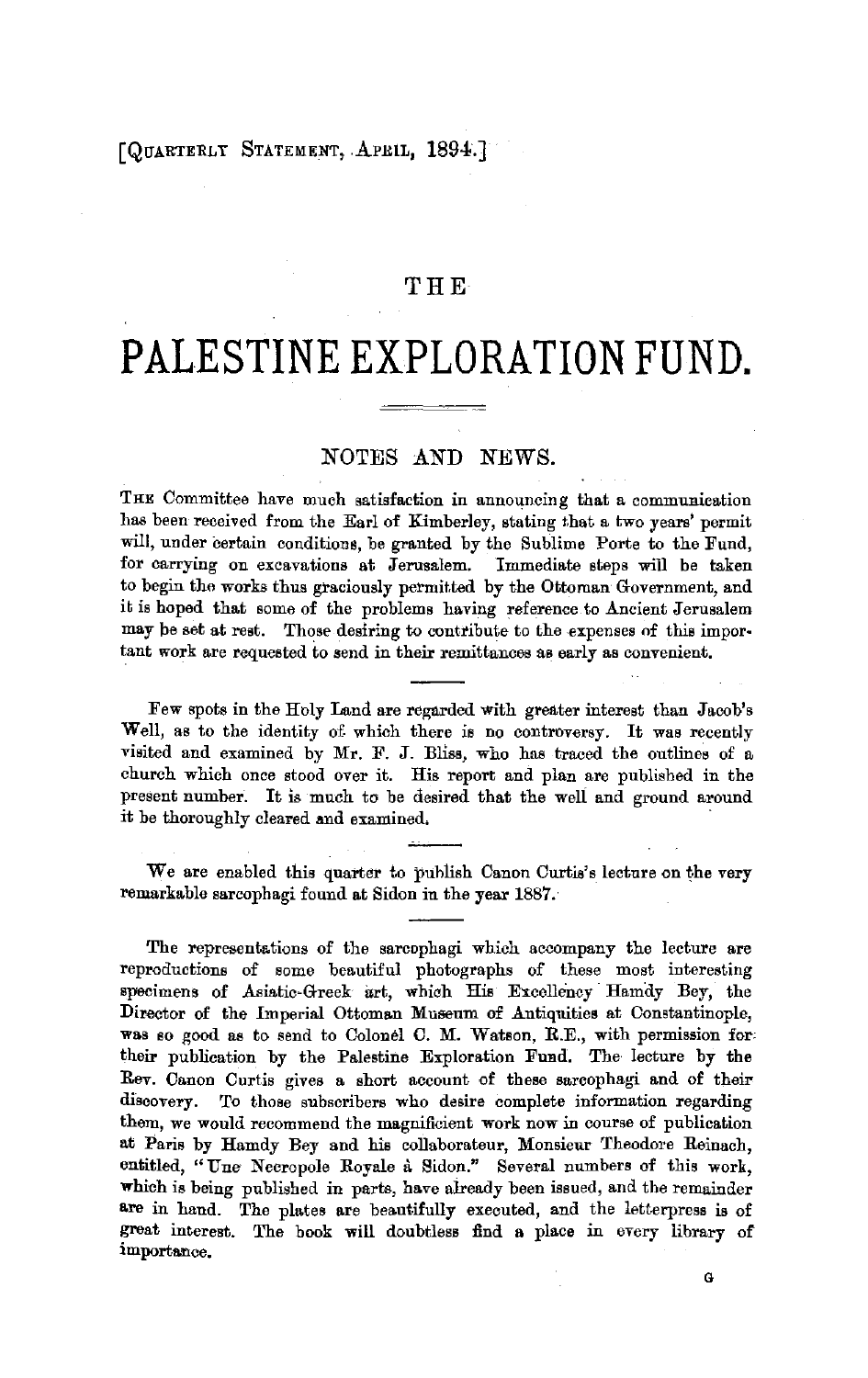Information with reference to the discovery of these sarcophagi, together with descriptions of them and of the tombs in which they were found, and plans of the tombs were published in the *Quarterly Statements* for 1887, p. 69, and for 1888, pp. 5, 9, 140.

Herr von Schick sends a copy of a Greek inscription on an ancient tombstone found on the summit of Mount Olivet by the Greek Bishop Epiphanias, who translates the inscription as follows: "The tomb of our holy father Theogenos. In the year 220." The Bishop thinks this is the Martyrs' Chronology, and that 284, the year of Diocletian's reign, should be added, making the date of the tomb A.D. 504.

Herr von Schick has also forwarded impressions in wax of some *scarabei* said to have been found at  $\Delta$ skelon, and drawings of some bronze (?) medals alleged to have been discovered at Et Tireh, north-west of Ramallah.

During the visit of the recent English pilgrim party to Jerusalem, lectures were delivered by the Rev. A. H. Kelk, on "Walks about Jerusalem": by the Rev. J. Zeller, on "The Druzes "; by the Rev. J. E. Hanauer, on "The Present Walls and Gates of Jerusalem," and on "The Haram"; and by Mr. F. J. Bliss on " The Mounds of Palestine."

**Mr.** Baldensperger's "Answers to Questions" on Birth, Marriage, and Death among the Fellahin of Palestine are of special interest as illustrating passages of the Bible. The paper will be found in the present number, p.  $127$ , *et seq .* 

.All Palestine explorers will be glad that Kerak is now occupied by a Turkish garrison. Doubtless under the protecting ægis of the sovereign power this remote and wild part of the country will be safer for travellers than it has hitherto been, and archæological discoveries of much interest and importance may be hoped for,

The Greek and other inscriptions from the Hauran, collected by the Rev. W. Ewing, have been reproduced, and will be published with translations and notes. Professor Ramsay and Mr. A. G. Wright, of Aberdeen, and Mr. A. Souter, M.A., of Caius College, Cambridge, have kindly prepared them for publication,

The first edition of Major Conder's "Tell Amarna Tablets" having been sold within the year, he has prepared a second edition, in which a new chapter is added, giving in full the Royal letters from Armenia, Elishah, Babylon, Assyria, &c., which are of great historical importance, and which contain allusions to the revolts in Palestine, and to the defeat of the Hittites. Major Conder has corrected his translations of the other tablets, and has added a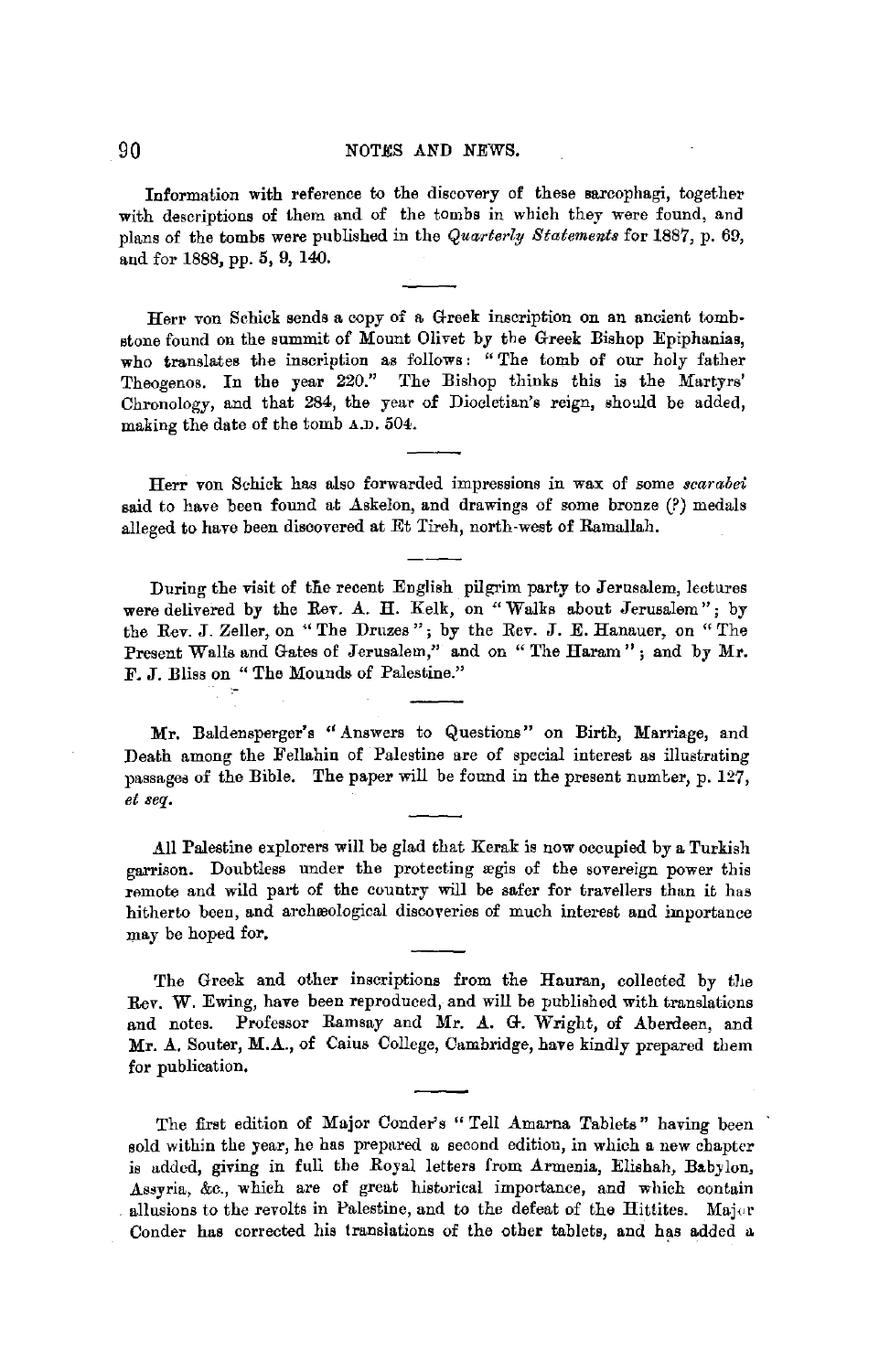new preface and some notes, including further translations. He has also treated the Mythological Tablets.

The Committee having secnred the rights and interests of the publication of "Judas Maccabæus," are about to issue a new edition revised by the author.

Major Conder writes: "The first edition of 'Judas Maccabæus' appeared in 1879, and was well received. During the fourteen years that have followed I had no occasion to look at its pages, until the present edition was called for ; but I am glad to find little to correct, though much might be added. During this interval I have revisited many of the scenes described; have lived in Moab, and have ridden through the oak woods of Gilead. In the resting times, between more active years, I have had occasion to study more completely the subjects touched on in this volume, and further discoveries have cast some new light on the period."

" A Mound of many Cities," a complete account of the excavations at Tell el Hesy, with upwards of 250 illustrations, is now ready. This book, which will perhaps become the most popular work of the long list of books issued by the Palestine Exploration Fund, is a history by Mr. F. J. Bliss, of a Tell, or Mound, in Palestine, from the first building erected upon it, 2000 years B,C. to its final abandonment, 400 B.C. Mr. Bliss is a young American, educated partly at Beyrout, partly at Amherst College, Vermont. He is perfectly familiar with the language of the Fellahin. He took up the work upon this Tell where Prof. Flinders Petrie left it, and carried it on until he had compelled the Mound to yield up its secrets. He is the master of a free and lively style, and his work is interesting, not only for the story he has to tell, but also for the manner in which it is told. The work is also illustrated by very numerous drawings of objects found, plans, sections, and elevations.

In the history of this Tell we go back far beyond the beginning of European civilisation. *A.* thousand years before David, a thousand years before the siege of Troy, a city stood upon the bluff overhanging the stream which is now called Tell el Hesy. The site formed a natural fortreas. The first city was built by the Amorites. This city was taken, sacked, and destroyed, in one of the countless tribal wars. But the site was too important for the place to be left long deserted; another town was raised upon the ruins. Note that they did not clear away the rubbish when they re-built: they raised the new town upon the *debris* of the old. On the second town fell the same fate as that which destroyed the first. Then came a third, a fourth, and so on, until the ruins which are now covered with graes hide the remains, certainly of eight, probably of eleven cities. Probably the last city, which was not re-built, was destroyed about the year 400 B.c.

The broken pottery and other remains found on the various levels serve to give a date to the destroyed city. Thus, at a certain level, Phœnician pottery is found for the first time; at higher levels, Greek pottery. But there was also found an unexpected and very precious treasure in the shape of a cuneiform letter, on a clay tablet. The letter is written from the Governor of Lachish to the Egyptian Pharnoh, and the writer, Zimradi, or Zimridi, is mentioned in the Tell el Amarna 'Tablets as Governor of Lachish. We also learn from the same authority that Zimridi was murdered by servants of the Pharaoh. The

G 2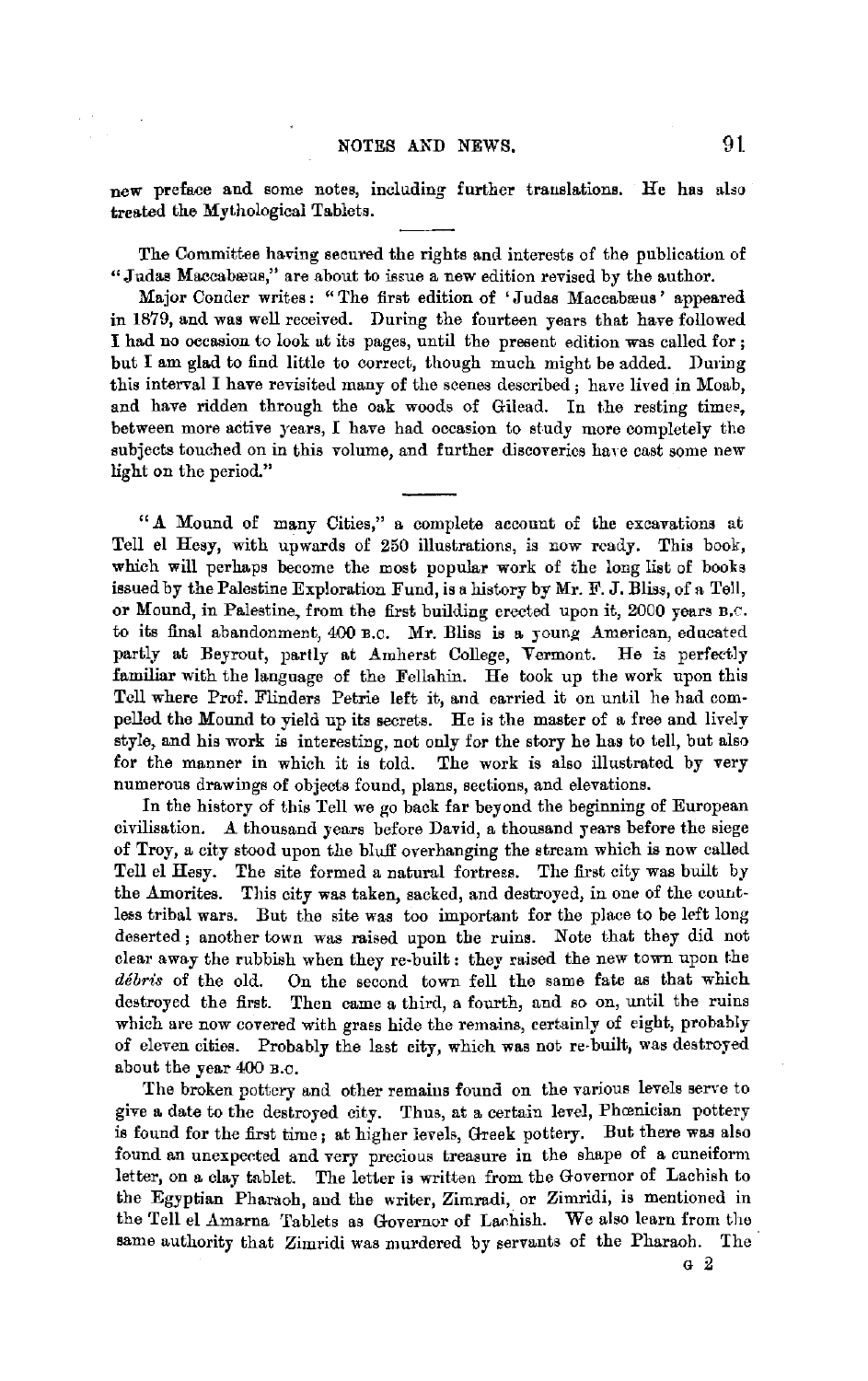#### NOTES AND NEWS.

letter in the original cuneiform, with its transliteration and translation, will be found in the volume. In a word, the complete story of this Biblical City is here presented. It is the first time that one of the Tells of Palestine has been excavated, and therefore the first time that any of them has yielded up its secrets in illustration of the Biblical narrative. It is a history which is attractive from its subject, and made doubly attractive by the light, easy, and lucid manner in which Mr. Bliss presents it to the readers.

Price to subscribers to the Fund, 3s. *6d.* ; non-subscribers, *6s.* 

The Rev. T. F. Wright, Ph.D., General Secretary of the Fund in the United States of America, reports that the books, maps, and raised map sent out by the Committee for exhibition at the World's Fair, Chicago, attracted a large number of visitors who "were delighted with what they saw." *A.* medal was awarded for the things exhibited, all of which were sold. The raised map was specially admired, and Dr. Wright mentions that the Judge was much impressed with the thoroughness of the work of the Fund.

Mr. George Armstrong's Raised Map of Palestine is attracting much attention, and it is difficult to supply promptly all the orders that come in for it.

This raised map is constructed on the same scale as those of the Old and New Testament maps already issued by the Society. These were reduced from the scale of the large map (1 inch to the mile) to  $\frac{3}{5}$  of an inch to the mile, or the fraction of  $\frac{1}{168960}$ . The levels, as calculated by the engineers who triangulated the country, of whom *Mr.* Armstrong was one from the commencement to the end, are followed exactly. No other correct raised map of the country is possible, because the Survey of Palestine is copyright and belongs to the Committee of the Palestine Exploration Fund. Without raising the· question of piracy, however, no other trustworthy raised map is at all likely to be attempted, because the knowledge of the country requisite can only be possessed by one who has stepped over every foot of it, and because the labour which Mr. Armstrong has given to the work-extending over many yearswill scarcely be expended by any other person, now or in the future. This labour will be partly understood when it is explained that the map was prepared by the super-position of small pieces of cardboard, many thousands in number, cut so as to represent the line of the country, and laid one above the other. The work occupied all Mr. Armstrong's leisure time for seven years. In its unfinished state the map presents the appearance of a completely terraced country. It embraces the whole of Western Palestine, from Baalbeck in the north, to Kâdesh Barnea in the south, and shows nearly all that is known on the East of Jordan.

The natural features of the country stand out prominently, and show at a glanre the relative proportions of the mountains, heights, valleys, plains, &c.

Names are given to the coast towns and a few of the inland ones; other towns are numbered to eorrespond with a reference list of names.

With this map before him the teacher or the student is enabled to follow the Bible narrative exactly; ho can trace the route of armies; he can reconstruet the roads; he can understand the growth and the decay of cities, their safety or their dangers, from their geographical positions. It is a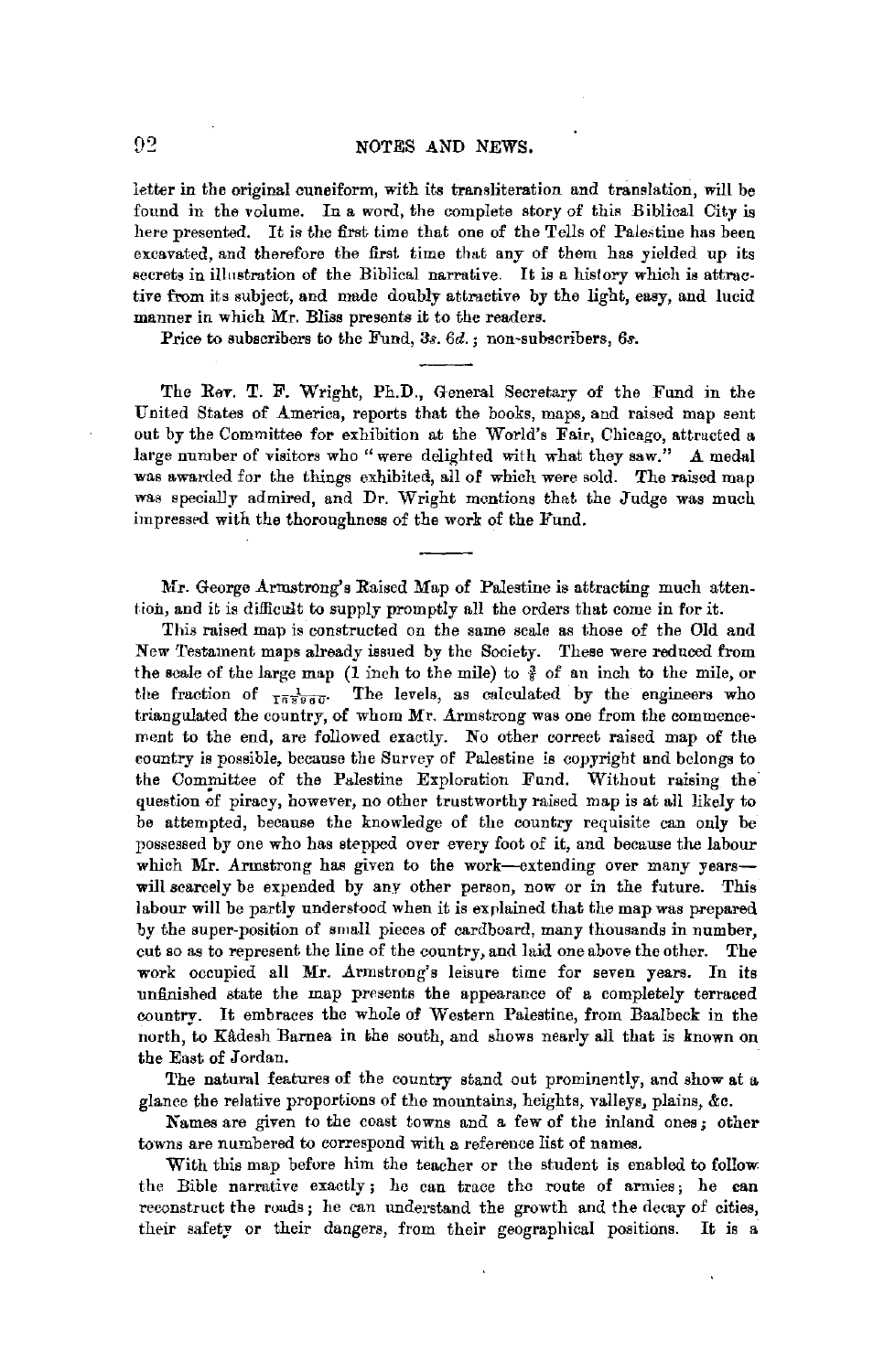magnificient addition to the many works which this Society has given to the world. It illustrates the practical usefulness of the Society, while it adds one more to its achievements in the cause of illustration and explenation of the Bible Lands.

The map should be in every public library, and every public school, and every Sunday School. Its price is necessarily high, because the work is most costly to produce. It measures 7 feet *6* inches by **4** feet, and can be seen at the office of the Fund, 24, Hanover Square, W.

1'he map is cast in fibrous plaster, and framed solidly; it is despatched in a wooden box, for which an extra charge is made, but this is partly returned on the return of the box. The price to subscribers, partly coloured, is  $\pounds 77$ . if fully coloured and framed, £10 *lOs.* The price to the general public ia £10 10s. and £13 *13s.* 

The *partly coloured* raised map has the seas, lakes, marshes, and perennial streams coloured blue, the Old and New Testament sites are marked in red, the principal ones having a number to correspond with a reference list of names, the body of the map is left white.

The *fully coloured* raised map has the seas, lakes, marshes, and perennial streams coloured blue, the Old and New Testament Sites are marked in red, the principal ones having a number to correspond with a reference list of names, the plains green, the rising ground, hills, and mountains in various tints, the olive groves and wooded parts of the country stippled in green, and the main roads are shown in a thin black line.

Photographs of the raised map are now ready. Size  $16\frac{1}{2}$  inches by  $8\frac{1}{2}$  inches, 5s. each; 8 inehes by 4 inches, *ls.* each.

In the "Revue Critique d'IIistoire et de Litterature," M. Clermont-Ganneau writes as follows respecting the raised map of Palestine :-

Mr. George Armstrong, Assistant Secretary of the Palestine Exploration Fund, has just completed the construction of a large raised map of Palestine, of which the Fund offers for sale casts in fibrous plaster. Mr. Armstrong, as one of the surveyors, had taken an active parl both in the preparation on the spot, and in the careful drawing afterwards, of the large English map of 1 inch per mile in 26 sheets, a monumental map, which will henceforth be the basis of all geographical studies relating to the Holy Land. He was, then, better qualified than any other person, to undertake this colossal work, which has cost him long years of labour. He has executed it with a conscientiousness and a precision worthy of all praise. We already had raised maps of Palestine; but they were very rough and without scientific value. This one, a rigorously exact translation of the map of the Palestine Exploration Fund, gives us for the first time an image of the land, faithfully modelled even in the smallest details, by a professional man who has walked, with theodolite in hand, over the whole of its extent. The planimetric scale, identical with that of the large reduction of the map of 1 inch per mile, is of  $\frac{3}{5}$  of an inch per mile, or  $\frac{1}{108000}$ ; the hypsometric scale is three and a half times larger. The map does not measure less than 7 feet 6 inches long by 4 feet wide. Besides the purely topographical indications, shown by the relief and different colourings, the localities are represented by numbers corresponding to a long list of names of places. This superb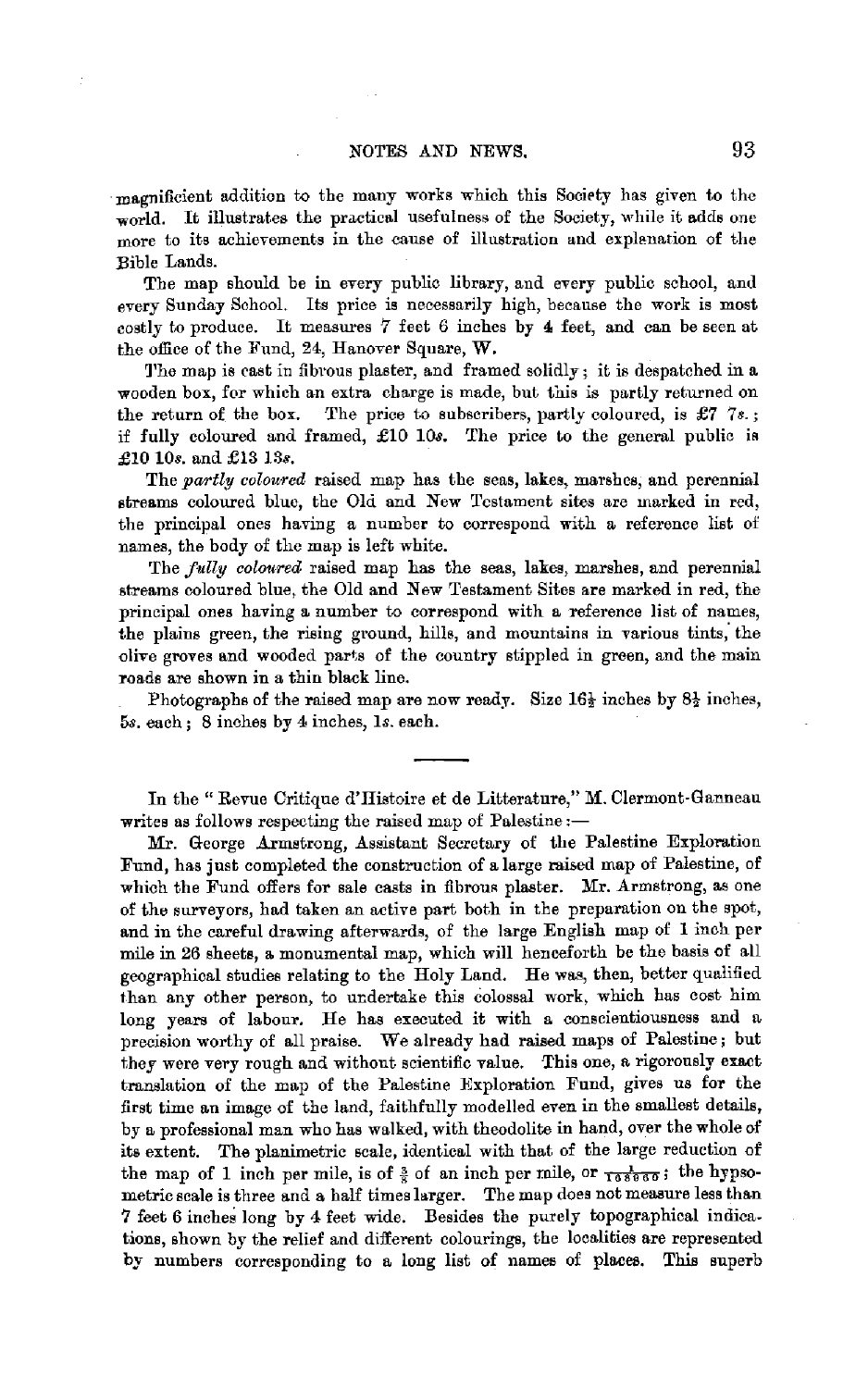raised map can then, besides its own peculiar interest, serve all the purposes of an ordinary map. Several great foreign scientific establishments are eager to obtain copies of it.

The construction of the Haifa-Damascus Railway is proceeding. By the kindness of Mr. Pilling, arrangements have been entered into for archæological discoveries made in the course of the works to be reported to the Fund, and, if necessary, to be carefully examined.

The Rev. Theodore E. Dowling, Jerusalem, asks for *reliable* information **as**  to the origin of the "Jerusalem Cross." Four theories of the early history of this cross are current in Jerusalem.

Can any date, prior to that of the Crusading Kingdom of Jerusalem, be assigned to it P

Index to the *Quarterly Statement.-A* new edition of the Index to the *Quarterly Statements* has been compiled. It embraces the years 1869 (the first issue of the journal) to the end of 1892. Contents :- Names of the Authors and of the Papers contributed by them; List of the Illustrations; and General Index. This Index will be found extremely useful. Price to subscribers to the Fund, in paper cover, *ls. 6d.,* in cloth, *2s. 6d.,* post free; non-subscribers, 2s. and 3s.

The following have kindly consented to act as Honorary Local Secretaries :-The Rev. H. Kingsford Harris, Runwell Vicarage, Wickford, for Chelmsford; the Rev. E. S. Little, Kiukiang, for Central China; Mrs. Elwes, Shadowbash, Nungumbankum, Madras, for Madras Presidency; the Rev. H. T. Ottley, St. Stephen's Parsonage, Kidderpore, Calcutta, for Bengal Presidency.

The new railway from Jaffa to Jerusalem has been laid down on the sheets of the large and small maps. Copies of these sheets are now ready.

The museum of the Fund, at 24, Hanover Square, is now open to subscribers between the hours of 10 a.m. and 5 p.m., every week-day except Saturdays, when it closes at 2 p.m.

The Committee have to acknowledge with thanks the following donatiom to the Library of the Fund  $:$ -

- " The Holy Land," in two Vols. By William Hepworth Dixon. From A. S. Wardlaw, Esq.
- " The Title-Deeds of the Holy Land." By the late John Wilson. From Mrs. E. Wilson Melville.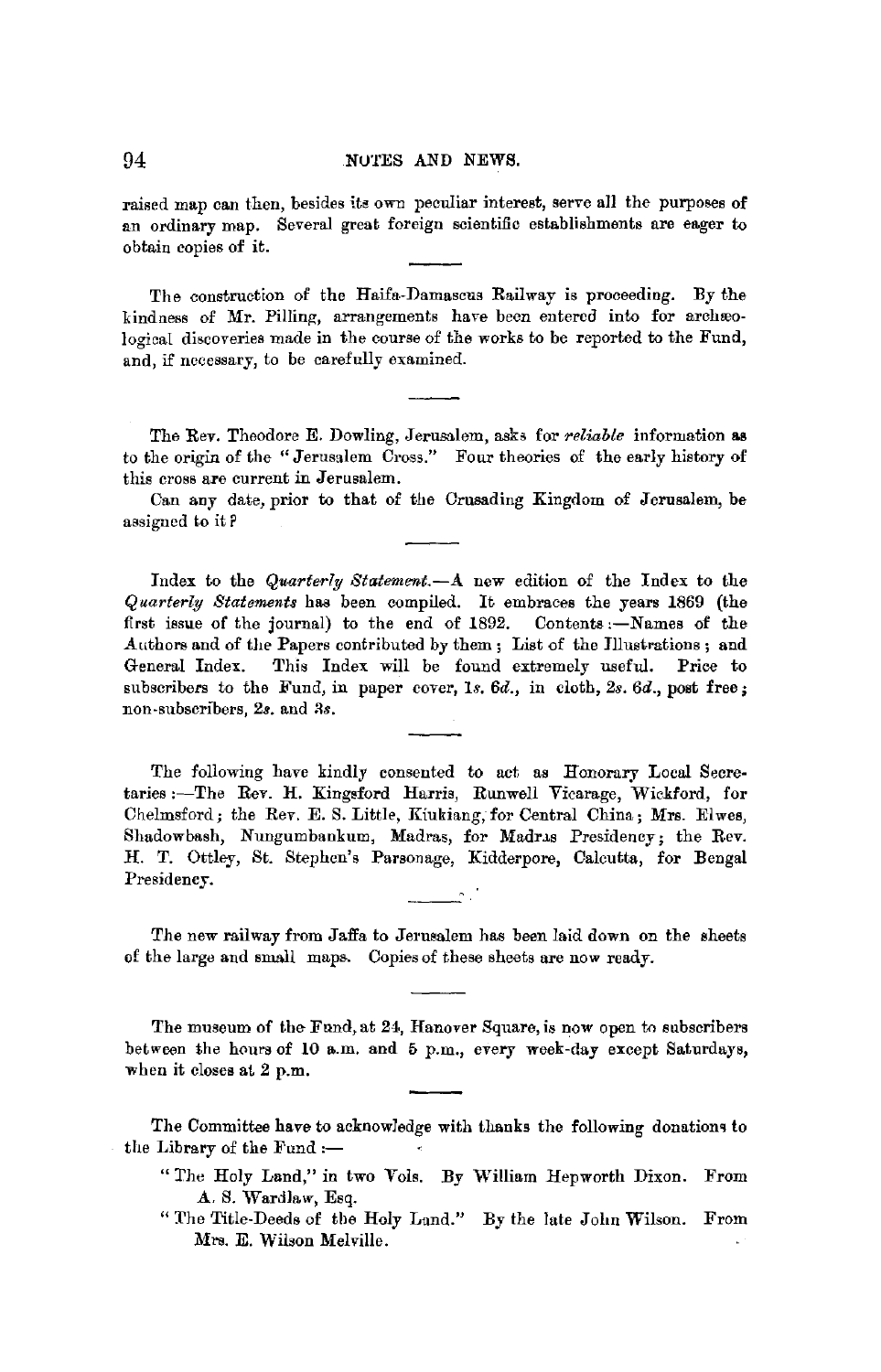- "Resul!ats Scientifiques d'un Voyage Entrepris en Palestine et en Syrie. Arachnides, Crustacés Phyllopodes, Décapodes Fluviatiles, Crustacés." By Dr. Th. Barrois. From the Author.
- "Sur une Curieuse Difformite de Certaines Coequilles D'unionidees." By Dr. Th. Barrois. From the Author.
- " Description d'un Appareil destiné a la Recherche des Organismes Pélagiques par des Profoundeurs déterminées." By Dr. Th. Barrois. From the Author.

The Committee will be glad to receive donations of Books to the Library of the Fund, which already contains many works of great value relating to Palestine and other Bible Lands. *Bee* list of Books, July *Quarterly Statement,*  1893.

It may be well to mention that plans and photographs alluded to in the reports from Jerusalem and elsewhere cannot all be published, but all are preserved in the offices of the Fund, where they may be seen by subscribers.

**A** new edition of "Twenty-one Years' Work" is in course of preparation, and will be brought down to date.

The first volume of the "Survey of Eastern Palestine," by Major Conder, is accompanied by a map of the portion of country surveyed, special plans, and upwards of 350 drawings of ruins, tombs, dolmens, stone circles, inscriptions, &c. Subscribers to the " Survey of Western Palestine " are privileged to have the volumes for seven guineas. The price will be raised, after 250 names are received, to twelve guineas. The Committee *are pled9ed never to*  let any copies be subscribed for under the sum of seven guineas. A. P. Watt and Son, Hastings House, Norfolk Street, Strand, W.C., are the Sole Agents. The attention of intending subscribers is directed to the announcement in the last page of this number.

Mr. H. Chichester Hart's "Fauna and Flora of Sinai, Petra, and the Wady Arabah," which forms the second volume, can be had separately.

M. Clermont-Ganneau's work, "Archæological Researches in Palestine," will form the third volume. The first portion of it is already translated, and it is hoped that the concluding part will soon be completed.

The maps and books now contained in the Society's publications comprise an amount of information on Palestine, and on the researches conducted in the country, which can be found in no other publications. It must never be forgotten that no single traveller, however well equipped by previous knowledge, can compete with a scientific body of explorers, instructed in the periods required, and provided with all the instruments necessary for carrying out 1.heir work. *See* list of Publications.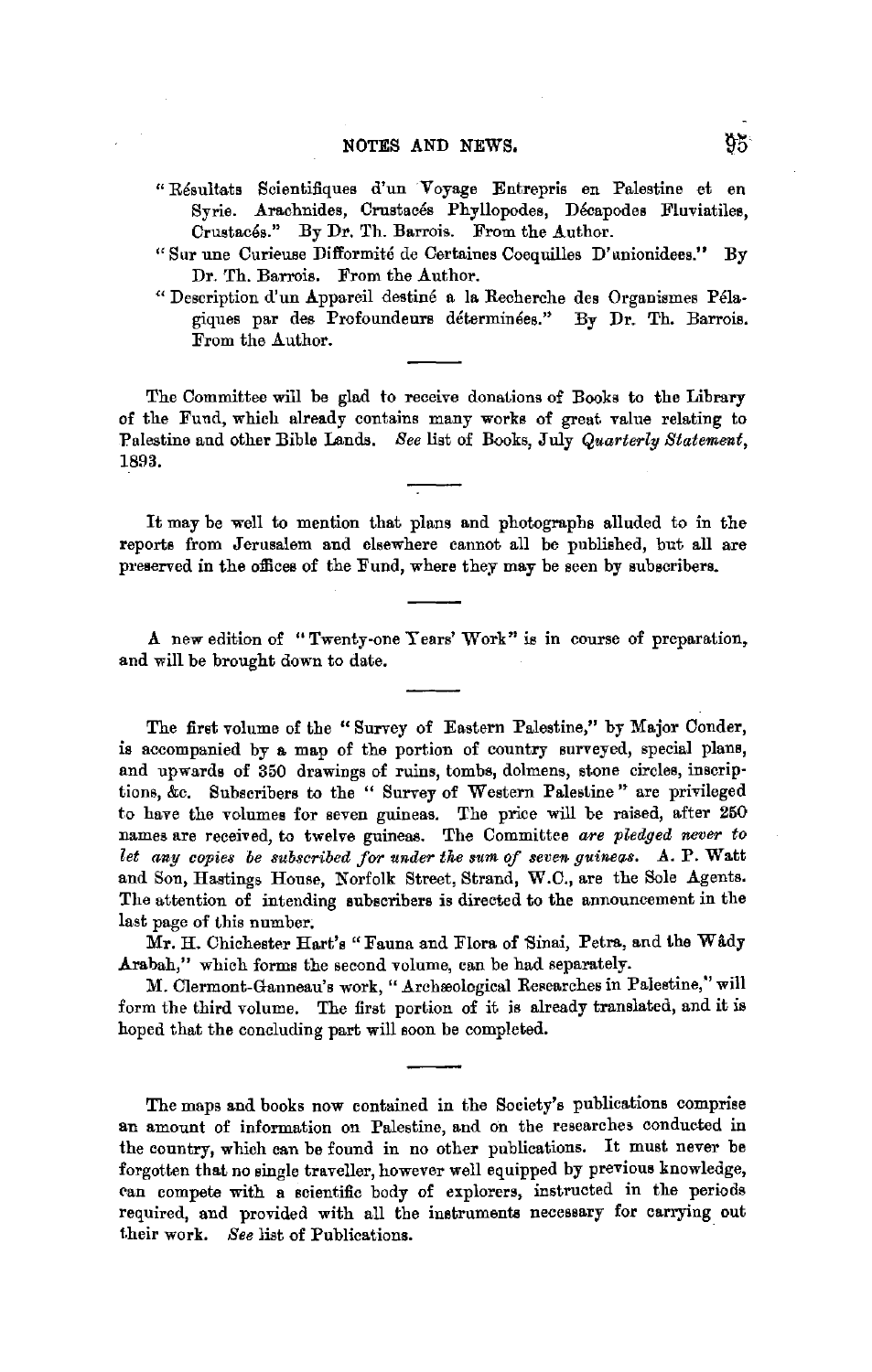*The Old and New Testament Map of Palestine* (scale  $\frac{3}{2}$  of an inch to a mile).-Embracee both sides of the Jordan, and extends from Baalbek in the north to Kadesh Barnea in the south. All the modern names are in black : over these are printed in red the Old Testament and Apocrypha names. The New Testament, Josephus, and Talmudic names are in blue, and the tribal possessions are tinted in colours, giving clearly all the identifications up to date. It is the most comprehensive map that has been published, and will be invaluable to universities, colleges, schools, &c.

It is published in 20 sheets, with paper cover; price to subscribers to the Fund, 23s.; to the public, £2. It can be had mounted on cloth, rollers, and varnished for hanging. The size is 8 feet by 6 feet. The cost of mounting is extra *(aee* Maps).

In addition to the 20-sheet map, the Committee have issued as a separate Map the  $12$  sheets (viz., Nos. 5-7, 9-11, 13-15, 20-22), which include the whole of Palestine as far north as Mount Hermon, and the districts beyond Jordan as far as they are surveyed. *See* key-map to the sheets.

The price of this map, in 12 sheets, in paper cover, to subscribers to the Fund, l 2s. *6d.* ; to the public, £1 *ls.* 

The size of the map, mounted on cloth and roller for hanging, is  $4\frac{1}{2}$  feet by  $6\frac{3}{4}$  feet.

Any single sheet of the map can be had separately, price, to subscribers of the Fund, ls. *6d.* Mounted on cloth to fold in the pocket suitable fortravelling, *2s.*  To the public *2s.* and *2s. 6d.* 

Single copies of these maps in sheets, with cover, can be sent by post to all foreign countries at an extra charge of *ls.* 

*A copy qf names and places in the Old and New Testament, with their*  modern *identifications and full references, can be had by subscribers with either* of *these maps at the reduced price of 2s. 6d.* 

Subscribers to the Palestine Pilgrims' Text Society will shortly receive "John Poloner's Description of the Holy Land," in addition to the "Anonymous Pilgrims" already issued this year.

The following are a few of the translations in hand :- Brocardus; "John Poloner's Description of the Holy Land"; "Guide-book to the Holy Land, 1360 a,D." ; also extracts from varions early writers illustrating topographical details of Jerusalem and the Holy Land, viz,, Aristeas, Hecataeus, Origen, Cyril, St. Jerome, The Patriarch Sophronius, &c.

Branch Associations of the Bible Society, all Sunday School Unions within the Sunday School Institute, the Sunday School Union, and the Wesleyan Sunday School Institute, will please observe that by a special Resolution of the Committee they will henceforth be treated as subscribers and be allowed to purchase the books and maps (by application only to the Secretary) at reduced price.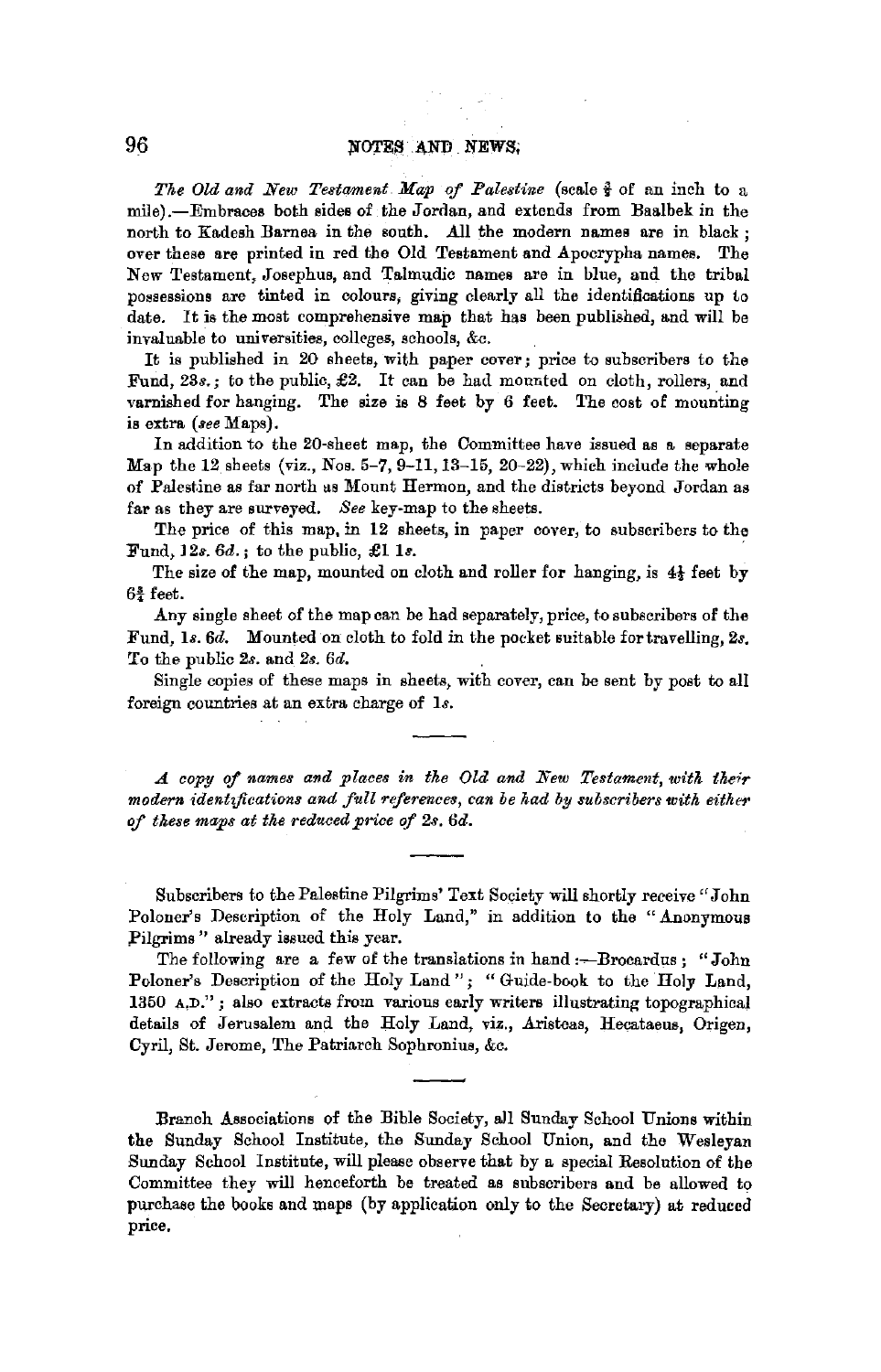### NOTES AND. NEWS. 97

The income of the Society, from December 20th, 1893, to March 20th, 1894, was-from annual subscriptions and donations, including Local Societies, £608 *0s.* 5d.; from ull sources-£928 12s. *2d.* The expenditure during the same period was £469 17s. 4d. On March 20th the balance in the Bank was £803 Os. Od.

Subscribers are requested to note that the following cases, casts, and slides can be had by application to the Assistant Secretary at the Office of the Fund:-

Cases for binding Herr Schumacher's "Jaulân," 1s. each.

Cases for binding the *Quarterly Statement,* in green or chocolate, *Is.* each. Cases for binding "Abila," "Pella," and "'Ajlun" in one volume, **ls.** each.

Casts of the Tablet with a Cuneiform Inscription found at Tell el Hesy, price *2s. 6d.* each.

Casts of the Ancient Hebrew Weight brought by Dr. Chaplin from Samaria, price *2s. 6d.* each.

Casts of an Inscribed Weight or Bead from Palestine, forwarded by Professor Wright, Cambridge, Mass., U.S.A., price *Is.* each.

Lantern slides of the Raised Map, the Bidon Sarcophagi, and of the Bible places mentioned in the catalogue of photos and special list.

Back numbers of the *Quarterly Statement.-*In order to make up complete sets, the Committee will be very glad to receive any of the  $following numbers: -$ 

No. II, 1869; Nos. VI and VII, 1870; No. III, 1871; January and April, 1872; October, 1873; January, 1874; January and October, 1875; January, 1883, and January, 1886.

While desiring to give every publicity to proposed identifications and other theories advanced by officers of the Fund and contributors to the pages of the *Quarterly Statement,* the Committee wish it to .be distinctly understood that by publishing them in the *Quarterly Statement* they neither sanction nor adopt them.

Subscribers who do not receive the *Quarterly Statement* regularly are asked to send a note to the Secretary. Great care is taken to forward each number to all who are entitled to receive it, but changes of address and other causes give rise occasionally to omissions.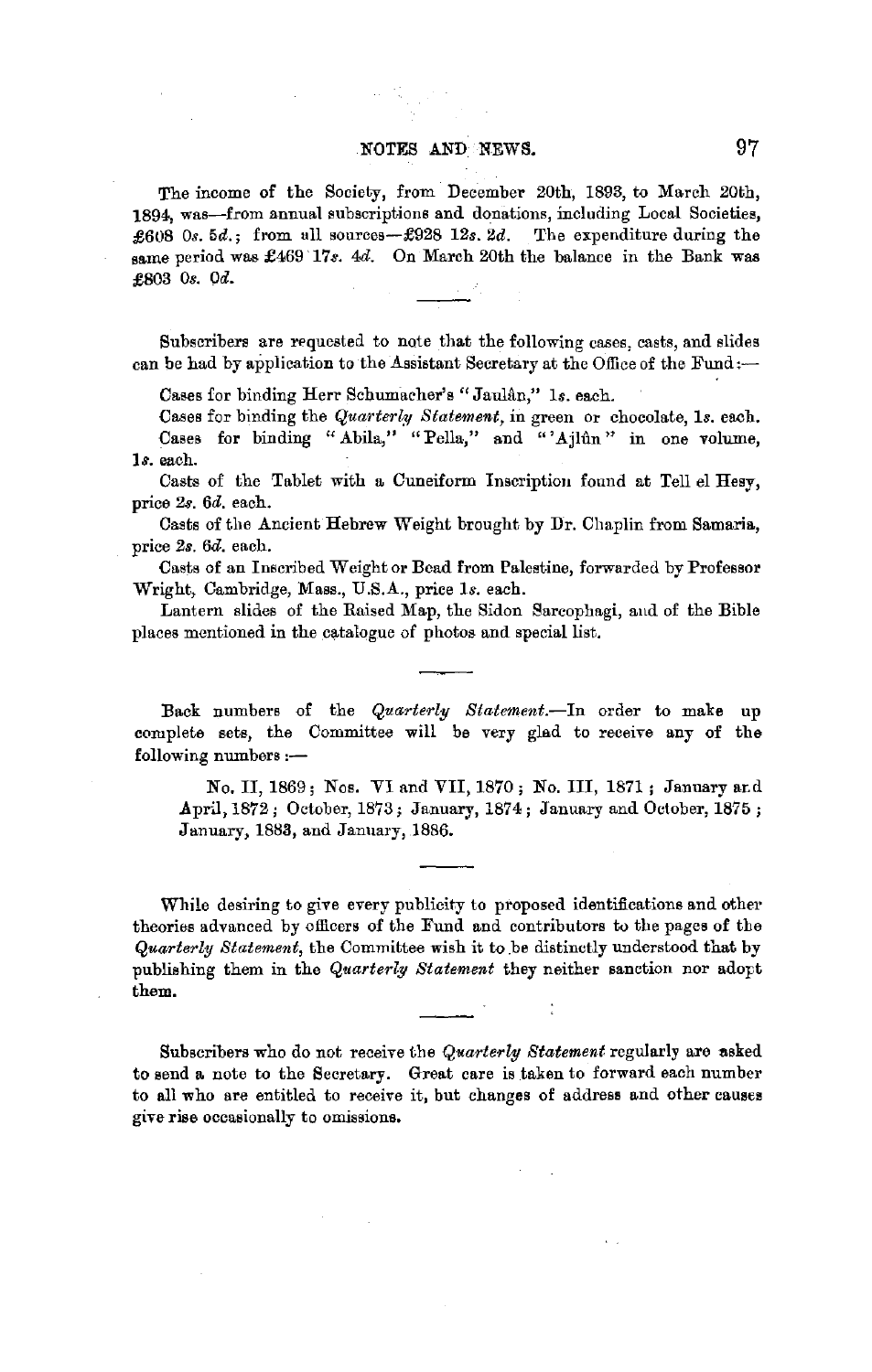BALANCE SHEET FOR THE YEAR ENDING 31sr DECEMBER, 1893.

RECEIPTS. EXPENDITURE. £  $s, d.$ To Balance in Bank 31st December. 1892-By Exploration .. Net Balance  $£390101$  $\ddot{\phantom{a}}$  $\ddot{\phantom{1}}$  $\ddot{\phantom{a}}$ Subscriptions paid in 1892 in Statement ..  $\ddot{\phantom{a}}$ advance for 1893 23 0 10  $\ddot{\phantom{a}}$  $\ddot{\phantom{a}}$ 413 10 11 Casts, and Slides ..  $\ddot{\phantom{a}}$ Donations and Subscriptions  $.1574145$ Proceeds of Lectures 16 12 1  $\ddot{\phantom{a}}$ Insurance,  $\ddot{\phantom{a}}$  $\ddot{\phantom{a}}$ Advertising, Sales of Maps 252 9 10 Sundries ..  $\ddot{\phantom{a}}$  $\ddot{\phantom{a}}$  $\ddot{\phantom{a}}$  $\mathbf{r}$  $\ddot{\phantom{a}}$  $\ddot{\phantom{a}}$ Sales of Books published by the Society .. 364  $4\quad1$ Books, Maps, Parcels, &c. Sales of Photographs, Casts, and Slides .. 69  $0<sub>0</sub>$  $\ddot{\phantom{a}}$ Liabilities paid off during the year Subscriptions paid in 1893 in advance for 1894 Net Balance ...

£2.690 11

Printing and Binding, including the Quarterly  $\mathbf{a}$  and  $\mathbf{b}$ 518 1 4  $\ddot{\phantom{a}}$  $\ddot{\phantom{a}}$  $\ddot{\phantom{a}}$ Maps. Lithographs. Illustrations. Photographs. 385 7 11  $\ddot{\phantom{a}}$  $\ddot{\phantom{a}}$  $\ddot{\phantom{a}}$ Management, including Rent, Salaries, Wages, Stationery, and 628 18 2  $\ddot{\phantom{a}}$  $\ddot{\phantom{a}}$  $\ddot{\phantom{a}}$ Postage and Carriage of Quarterly Statements, 137 19 6  $\ddot{\phantom{a}}$  $\ddot{\phantom{a}}$  $\ddot{\phantom{a}}$ 218 9  $\ddot{\phantom{a}}$ £20 14 0 397 13 10  $\sim$  $\ddot{\phantom{a}}$ £418  $710$ 

Balance in Bank 31st December, 1893 418 7 10 £2,690 11 4

Examined and found correct.

W. MORRISON, Treasurer.

**NOTES** 

**ANA** 

**NEWS** 

 $f$   $s$   $d$ 

383 7 3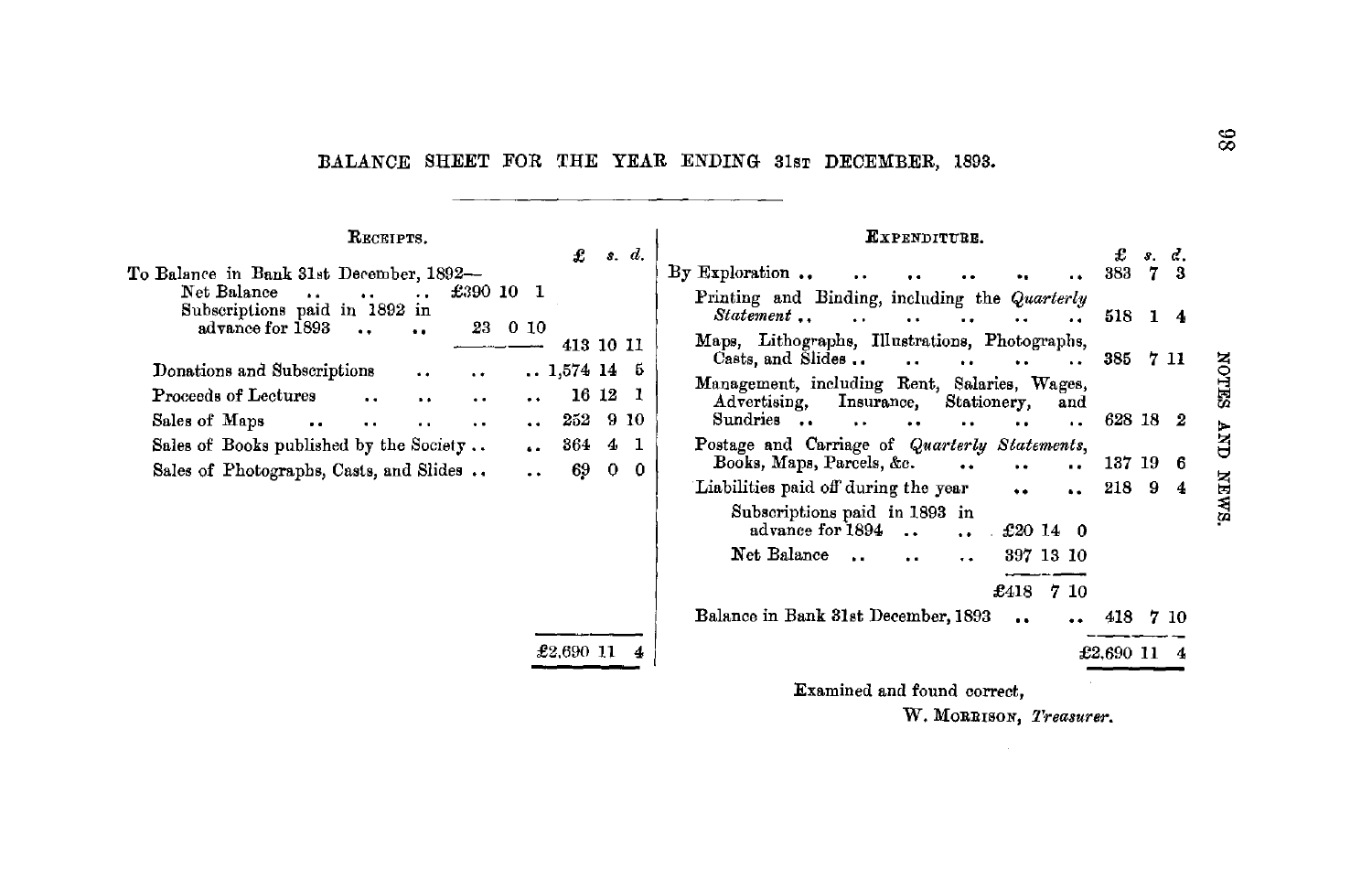#### TREASURER'S STATEMENT.

The amount expended on exploration during the past year has been small owing to delays in obtaining a Firman from the Ottoman Porte. Large sums have, as in past years, been expended on the production of the *Quarterly* Statements, which are distributed gratuitously among our subscribers, and of Books, Maps, and Photographs, for which there is a steady sale. The amount thus received during the year has been £685, as against £903 expended on their production, to which should be added the cost of posting them .

| LIABILITIES.                          |
|---------------------------------------|
| £<br>$d_{\cdot}$<br>$\mathbf{a}$ .    |
| Printing, Lithographing,              |
| 308 18<br>- 9<br>and Current Expenses |
| Exploration.                          |
|                                       |
|                                       |
|                                       |
|                                       |
|                                       |
|                                       |
| W. MORRISON,                          |
| s. d.<br>418 7 10                     |

*Treasurer.* 

The authorised lecturers for the Society are-

The Rev. Thomas Harrison, F.R.G.S., Hillside, Benenden, Staplehurst, Kent. His subjects are as follows:-

- (1) *Research and Discovery in the Holy Land.*
- (2) In the Track of the Israelites from Egypt to Canaan.
- (3) *Bible Scenes in the Light* of *Modern Science.*
- (4) *Eastern Palestine.*
- (5) *The Dead Sea and the Cities of the Plain.*
- The Rev. J. R. Macpherson, B.D., Kinnaird Manse, Inchturc, N.B. His subjects are as follows:-
	- (1) *The Work ofthe Palestine Exploration Fund.*
	- (2) *The Survey* of *Palestine.*
	- (3) *The City of Jerusalem.*
	- (4) *Eastern Palestine.*
	- (5) *Calvary and the Church of the Holy Sepulchre.*